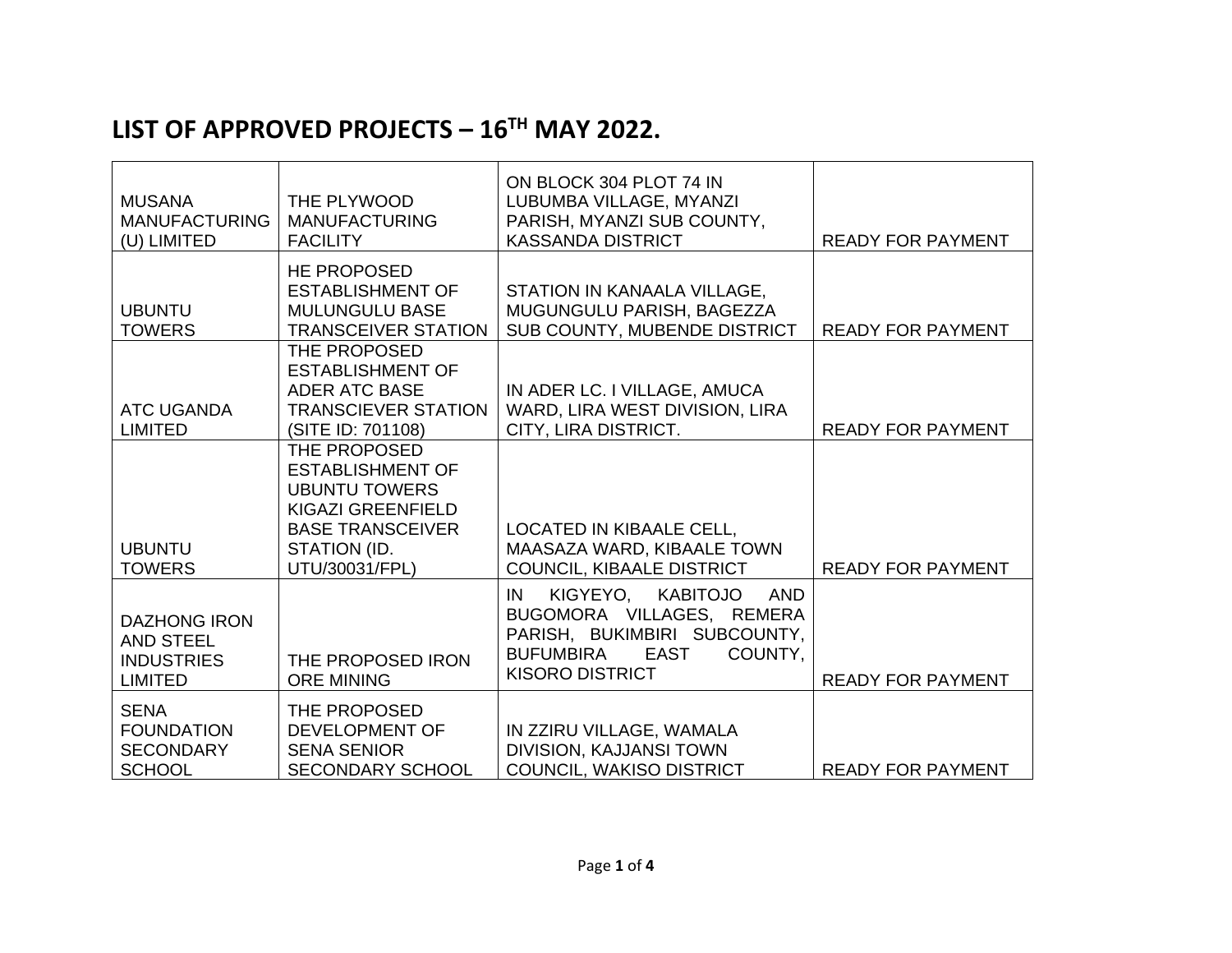| <b>UGANDA PRISONS</b><br><b>SERVICE</b>                | THE PROPOSED<br><b>BUGUNGU YOUNG</b><br><b>PRISON IRRIGATION</b><br>FARM                                                                                                                                                               | BUGUNGU-BULAMBA VILLAGE,<br>TONGOLO PARISH, NYENGA DIVISION,<br><b>BUIKWE DISTRICT.</b>                                       | <b>CERTIFICATE READY</b> |
|--------------------------------------------------------|----------------------------------------------------------------------------------------------------------------------------------------------------------------------------------------------------------------------------------------|-------------------------------------------------------------------------------------------------------------------------------|--------------------------|
| <b>ATC UGANDA</b><br><b>LIMITED</b>                    | THE PROPOSED RUMURI<br><b>BASE TRANSCEIVER</b><br><b>STATION</b>                                                                                                                                                                       | IN KAKIMBA IN MARAMAGAMBO<br>FOREST, QUEEN ELIZABETH NATIONAL<br>PARK IN RUBIRIZI DISTRICT.                                   | <b>CERTIFICATE READY</b> |
| <b>ATC UGANDA</b><br><b>LIMITED</b>                    | THE PROPOSED KABUMBI<br><b>GREENFIELD</b><br><b>TRANSCEIVER STATION</b>                                                                                                                                                                | NANSANA EAST 1A CELL, NANSANA<br>EAST WARD, NANSANA DIVISION,<br>NANSANA MUNICIPALITY, WAKISO<br><b>DISTRICT</b>              | <b>CERTIFICATE READY</b> |
| <b>AZIZ LUWANO</b>                                     | THE PROPOSED AZ FUEL<br><b>STATION</b>                                                                                                                                                                                                 | ALONG BUDONDO-MBULAMUTI ROAD,<br>IN BULONDO-BUBOOKA VILLAGE,<br>IZANIRO PARISH, KISOZI SUB-COUNTY,<br><b>KAMULI DISTRICT.</b> | <b>CERTIFICATE READY</b> |
| <b>EATON TOWERS</b><br><b>UGANDA LIMITED</b>           | THE BUJENGWE BASE<br><b>TRANSCEIVER STATION</b>                                                                                                                                                                                        | IN NYABAREMURA CELL, KAYONZA<br>WARD, RUBUGURI TOWN COUNCIL,<br>KISORO DISTRICT.                                              | <b>CERTIFICATE READY</b> |
| <b>ATC UGANDA</b><br><b>LIMITED</b>                    | THE PROPOSED<br><b>KYAMUGASHA RADIO</b><br><b>BASE TRANSCEIVER</b><br>STATION (SITE ID: 609790)                                                                                                                                        | IN KINONI CENTRAL VILLAGE,<br>KITUNGURU PARISH, RUGANDO SUB<br>COUNTY IN RWAMPARA DISTRICT.                                   | <b>CERTIFICATE READY</b> |
| <b>UGANDA HEART</b><br><b>INSTITUTE</b>                | THE PROPOSED 250 BEDS<br><b>CAPACITY CARDIAC</b><br><b>HOSPITAL</b>                                                                                                                                                                    | PLOTS 12-24 NAGURU AVENUE,<br>NAGURU PARISH, NAKAWA DIVISION,<br>KAMPALA CAPITAL CITY.                                        | <b>CERTIFICATE READY</b> |
| <b>UGANDA</b><br><b>RAILWAYS</b><br><b>CORPORATION</b> | THE PROPOSED<br><b>REHABILITATION OF</b><br>KAMPALA-MALABA,<br><b>KAMPALA-PORT BELL</b><br>LINE, KAMPALA-<br>NALUKOLONGO-<br><b>KYENGERA LINE AND</b><br><b>JINJA STATION-JINJA PIER</b><br><b>METER GAUGE RAILWAY</b><br><b>LINES</b> | TRAVERSING KAMPALA, WAKISO,<br>MUKONO, BUIKWE, JINJA, MAYUGE,<br>IGANGA, NAMUTUMBA, BUTALEJA AND<br><b>TORORO DISTRICTS.</b>  | <b>CERTIFICATE READY</b> |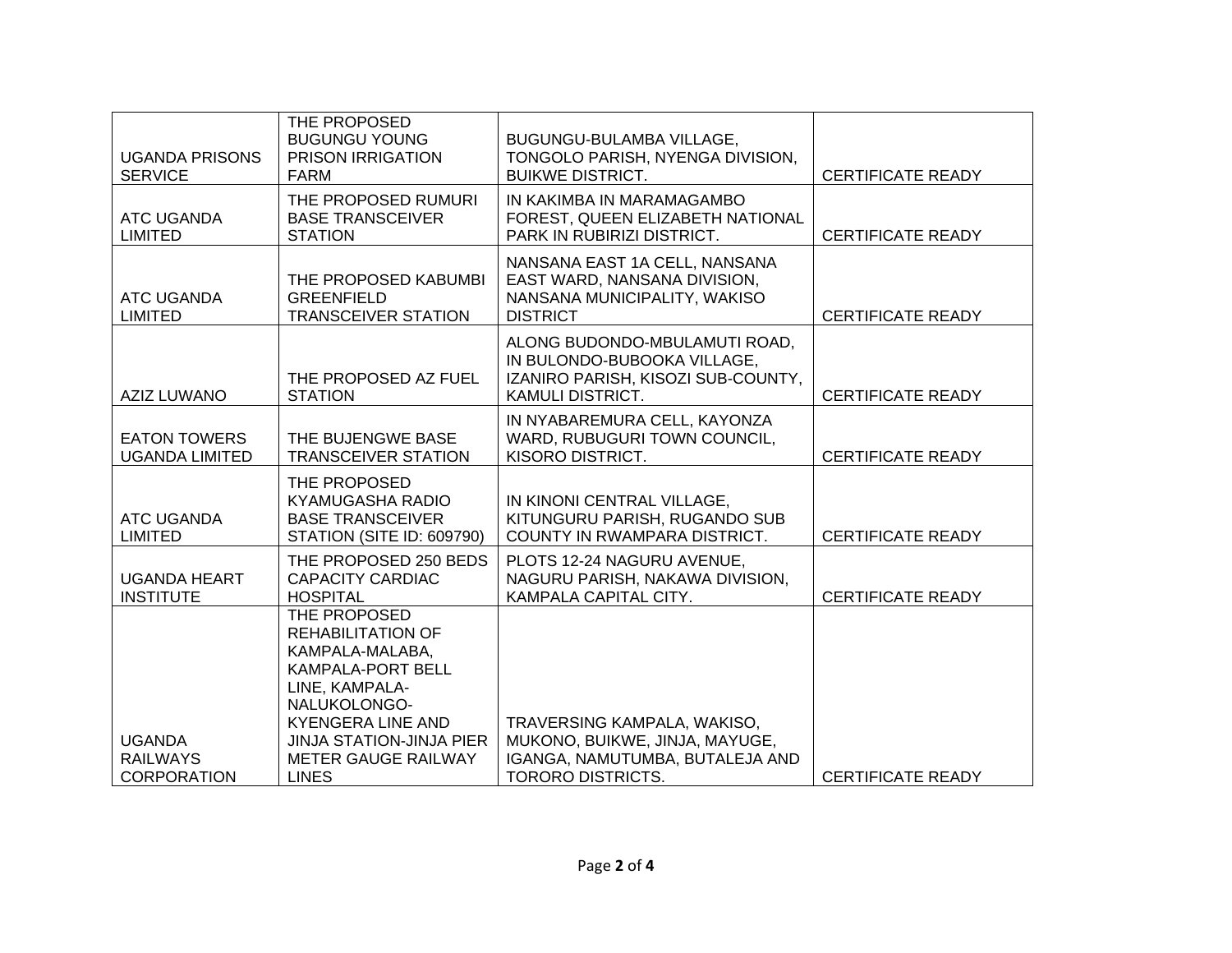| <b>ATC UGANDA</b><br><b>LIMITED</b>                       | THE PROPOSED APWORI<br><b>CELL BASE TRANSCEIVER</b><br><b>STATION</b>                                                | IN APWORI CELL VILLAGE,<br>ACENLWORO PARISH, CAWENTE SUB<br>COUNTY IN KWANIA DISTRICT.                                                       | <b>CERTIFICATE READY</b> |
|-----------------------------------------------------------|----------------------------------------------------------------------------------------------------------------------|----------------------------------------------------------------------------------------------------------------------------------------------|--------------------------|
| <b>EATON TOWERS</b><br><b>UGANDA LIMITED</b>              | THE PROPOSED<br>KIBULOKA RADIO BASE<br><b>TRANSCEIVER STATION</b>                                                    | IN NANSANA WEST II A CELL, WAKISO<br><b>DISTRICT</b>                                                                                         | <b>CERTIFICATE READY</b> |
| <b>EATON TOWERS</b><br><b>UGANDA LIMITED</b>              | THE PROPOSED<br><b>ESTABLISHMENT OF</b><br><b>BUNGA TC CELL</b><br><b>ROOFTOP BASE</b><br><b>TRANSCEIVER STATION</b> | ON BLOCK 250 ON BUNGA HILL,<br>GGABA PARISH, MAKINDYE DIVISION,<br>KAMPALA CAPITAL CITY.                                                     | <b>CERTIFICATE READY</b> |
| <b>LETBEL TRADING</b><br>CO. LIMITED                      | THE PROPOSED SAND<br><b>MINING PROJECT</b>                                                                           | IN NAKITOMA VILLAGE, BUJAABE<br>PARISH, NAKITOMA SUB-COUNTY,<br>NAKASONGOLA DISTRICT.                                                        | <b>CERTIFICATE READY</b> |
| <b>EXCEL</b><br><b>PETROLEUM</b><br><b>UGANDA LIMITED</b> | THE PROPOSED EXCEL<br><b>PETROLEUM FUEL</b><br><b>SERVICE STATION</b>                                                | ALONG LUWERO-GULU ROAD, IN<br>LOMULE NORTH-II VILLAGE, LOMULE<br>PARISH, BOMBO TOWN COUNCIL,<br>KATIKAMU SOUTH COUNTY, LUWERO<br>DISTRICT.   | <b>CERTIFICATE READY</b> |
| SMITH OIL COM (U)<br><b>LIMITED</b>                       | THE RECONSTRUCTION<br>OF SMITH FUEL SERVICE<br><b>STATION</b>                                                        | ALONG ARUA-PAKWACH ROAD, IN<br>DUBAI VILLAGE, OCOKO PARISH, AJIA<br>SUB-COUNTY, ARUA DISTRICT.                                               | <b>CERTIFICATE READY</b> |
| <b>SAMPION BLOCK</b><br>(U) LIMITED                       | THE PROPOSED<br><b>CONCRETE PRODUCTS</b><br><b>MANUFACTURING</b><br><b>FACILITY</b>                                  | ALONG THE KAMPALA-MASAKA<br>HIGHWAY ON PLOT 1230, BLOCK 600,<br>IN MPIRINGISA CELL, MAYA WARD,<br>KYENGERA TOWN COUNCIL, WAKISO<br>DISTRICT. | <b>CERTIFICATE READY</b> |
| <b>GASCO ENERGY</b><br>(U) LIMITED                        | THE PROPOSED GASCO<br><b>FUEL SERVICE STATION</b>                                                                    | ALONG GULU-ANAKA ROAD, IN KAL A II<br>VILLAGE, KAL PARISH, KOCH GOMA<br>SUB-COUNTY, NWOYA DISTRICT.                                          | <b>CERTIFICATE READY</b> |
| DEVINE MERCY<br><b>LIMITED</b>                            | THE PROPOSED DEVINE<br><b>MERCY PETROLEUM</b><br><b>SERVICE STATION</b>                                              | ON BLOCK 34, PLOT 382 ALONG<br>MITYANA ROAD IN SENENE VILLAGE,<br>MBAZI PARISH, MUDUMA SUB-<br>COUNTY, MAWOKOTA COUNTY, MPIGI<br>DISTRICT.   | <b>CERTIFICATE READY</b> |